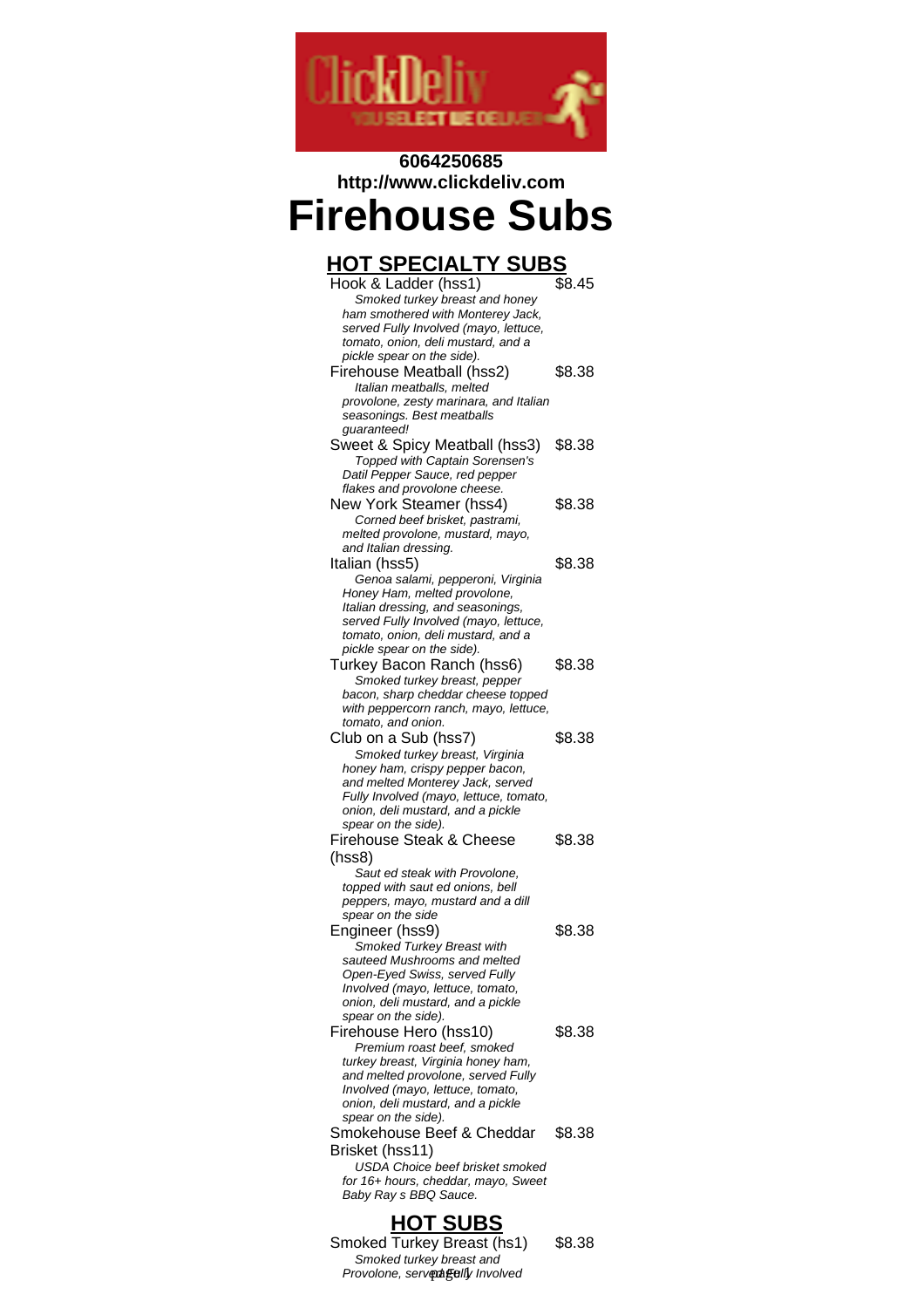| (mayo, lettuce, tomato, onion, deli<br>mustard, and a pickle spear on the<br>side). |         |  |
|-------------------------------------------------------------------------------------|---------|--|
| Honey Ham (hs2)                                                                     | \$8.38  |  |
| Virginia honey ham and Provolone,<br>served Fully Involved (mayo, lettuce,          |         |  |
| tomato, onion, deli mustard, and a<br>pickle spear on the side).                    |         |  |
| Pastrami (hs3)                                                                      | \$8.38  |  |
| Pastrami and Provolone, served<br>Fully Involved (mayo, lettuce, tomato,            |         |  |
| onion, deli mustard, and a pickle                                                   |         |  |
| spear on the side).<br>Corned Beef Brisket (hs4)                                    | \$8.38  |  |
| Corned beef brisket and                                                             |         |  |
| Provolone, served Fully Involved<br>(mayo, lettuce, tomato, onion, deli             |         |  |
| mustard, and a pickle spear on the<br>side).                                        |         |  |
| Premium Roast Beef (hs5)                                                            | \$8.38  |  |
| Roast beef and Provolone, served<br>Fully Involved (mayo, lettuce, tomato,          |         |  |
| onion, deli mustard, and a pickle                                                   |         |  |
| spear on the side).<br>Grilled Chicken Breast (hs6)                                 | \$8.38  |  |
| Grilled chicken breast and<br>Provolone, served Fully Involved                      |         |  |
| (mayo, lettuce, tomato, onion, deli                                                 |         |  |
| mustard, and a pickle spear on the<br>side).                                        |         |  |
| Veggie (hs7)                                                                        | \$8.38  |  |
| Onions, bell peppers, and<br>mushrooms topped with Provolone,                       |         |  |
| Monterey Jack and Cheddar Cheese<br>and Italian dressing, served Fully              |         |  |
| Involved (mayo, lettuce, tomato,                                                    |         |  |
| onion, deli mustard, and a pickle<br>spear on the side).                            |         |  |
| Spicy Cajun Chicken (hs8)                                                           | \$7.76  |  |
| Grilled Cajun-seasoned chicken<br>breast, zesty cherry peppers, melted              |         |  |
| Pepper Jack cheese, lettuce, onions,<br>deli mustard, and our house-made            |         |  |
| Cajun mayo.                                                                         |         |  |
| OLD SUB:                                                                            |         |  |
| Tuna Salad                                                                          | \$9.82  |  |
| A blend of tuna, mayo, relish and<br>black pepper topped with Provolone,            |         |  |
| served Fully Involved (mayo, lettuce,<br>tomato, onion, deli mustard, and a         |         |  |
| pickle spear on the side).                                                          |         |  |
| <u>UNDER 500 CALORIES -</u><br>SALADS                                               |         |  |
|                                                                                     |         |  |
| Firehouse Salad, Plain<br>Chopped Salad - Romaine, tomato,                          | \$9.98  |  |
| bell pepper, cucumber, mozzarella,<br>pepperoncini, and light Italian               |         |  |
| dressing No Meat:                                                                   |         |  |
| Firehouse Salad, Turkey Breas\$10.71<br>Chopped Salad - Romaine, tomato,            |         |  |
| bell pepper, cucumber, mozzarella,                                                  |         |  |
| pepperoncini, and light Italian<br>dressing, turkey breast.                         |         |  |
| Firehouse Salad, Grilled                                                            | \$10.71 |  |
| Chicken<br>Chopped Salad - Romaine, tomato,                                         |         |  |
| bell pepper, cucumber, mozzarella,<br>pepperoncini, and light Italian               |         |  |
| dressing, grilled chicken.                                                          |         |  |
| Firehouse Salad, Honey Ham \$10.71<br>Chopped Salad - Romaine, tomato,              |         |  |
| bell pepper, cucumber, mozzarella,                                                  |         |  |
| pepperoncini, and light Italian<br>dressing Virginia honey ham.                     |         |  |

Italian with Grilled Chicken Salad \$10.71 Salami and grilled chicken atop Romaine, tomato, bell pepper, mozzarella, cucumbers, pepperoncini, and light Italian

dressing. Hook and Ladder Salad \$12.82